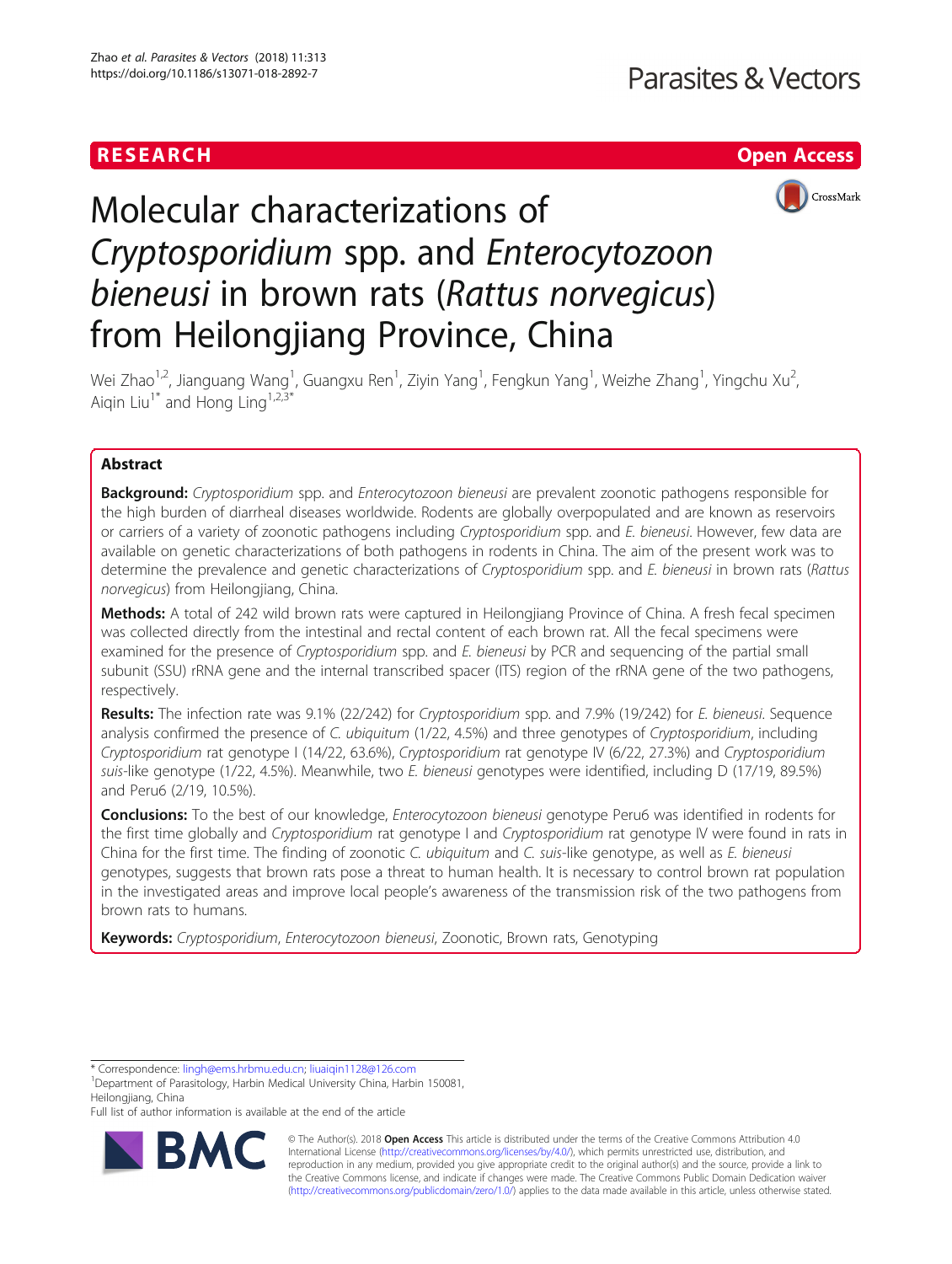# Background

Cryptosporidium spp. and Enterocytozoon bieneusi are two common opportunistic pathogens in humans and have been reported to be associated with diarrhea [[1,](#page-4-0) [2](#page-4-0)]. However, clinical symptoms of the infection are variable depending on the health status of the infected hosts, displaying asymptomatic infection or self-limiting diarrhea in healthy people, and chronic or life-threatening diarrhea in immunocompromised individuals [[2,](#page-4-0) [3](#page-4-0)]. In addition to humans, numerous animal species are also the hosts of the two pathogens, suggesting a zoonotic nature of the two parasitic diseases [[4,](#page-5-0) [5](#page-5-0)]. Meanwhile, they have also been identified in some water bodies and food products, indicating the possibility of water-borne and food-borne transmission  $[3, 6, 7]$  $[3, 6, 7]$  $[3, 6, 7]$  $[3, 6, 7]$  $[3, 6, 7]$ . Because of the clinical and public health importance of Cryptosporidium spp. and E. bieneusi, both have been ranked on category B list, in which the pathogens are defined as the second highest priority organisms/biological agents by the National Institutes of Health (NIH) of the USA [\[8](#page-5-0)]. Meanwhile, Cryptosporidium spp. is ranked fifth among the 24 most important food-borne parasites in a global ranking by a joint Food and Agriculture Organization (FAO)/World Health Organization (WHO) expert committee [\[9\]](#page-5-0). *Entero*cytozoon bieneusi is listed on the Environmental Protection Agency (EPA) microbial contaminant candidate list of concern for waterborne transmission [\[10\]](#page-5-0).

Cryptosporidium is a complex genus. To date, at least 31 species and more than 40 genotypes of Cryptosporidium have been identified by sequencing the small subunit (SSU) rRNA gene [\[2](#page-4-0), [11](#page-5-0)]. Of them, 21 Cryptosporidium species/genotypes have been isolated in humans and C. parvum is generally considered to be zoonotically transmitted [\[2](#page-4-0)]. Some zoonotic outbreaks of cryptosporidiosis caused by C. parvum have been reported and confirmed at a subtype level, such as calf-derived IIaA15G2R1 in the UK [[12\]](#page-5-0) and sheep-derived IIaA17G1R1, IIaA15G2R1 in the UK and IIaA20G2R1 in Italy [[12,](#page-5-0) [13\]](#page-5-0). Thus, molecular epidemiological investigations of animal cryptosporidiosis have been paid more attention. However, most of them focus on farm animals (pigs, sheep and cattle) or pets (dogs and cats) [[5,](#page-5-0) [14](#page-5-0)]. Rodents, as the most widespread groups of mammals, have been reported to carry at least 11 species and more than 20 genotypes of Cryptosporidium as vectors or reservoirs, including C. parvum, C. muris, C. ubiquitum, C. meleagridis, C. scrofarum, C. wrairi, C. tyzzeri, C. rubeyi, C. andersoni, C. hominis, C. suis and rat genotypes (I-IV), mouse genotypes (II, III) and the Naruko genotype, ferret genotype, chipmunk genotypes (I, II), skunk genotype, hamster genotype, deer mouse genotypes (I-IV), vole genotype, bear genotype, muskrat genotypes (I, II) and ground squirrel genotypes (I-III) [\[15](#page-5-0)–[38\]](#page-5-0). Among them, Cryptosporidium species except for C. rubeyi and

two genotypes (chipmunk genotype I and skunk genotype) have also been found in humans [\[11](#page-5-0)].

For E. bieneusi, at least 240 genotypes have been identified by analyzing the internal transcribed spacer (ITS) region (~243 bp) of the rRNA gene and they have been classified into nine groups (groups 1-9) by phylogenetic analysis [\[39,](#page-5-0) [40\]](#page-5-0). Group 1 is composed of the common zoonotic genotypes and groups 2-9 mostly contain host-adapted genotypes [[11](#page-5-0)]. To date, more than 70 genotypes have been found in humans, 33 of which are also found in animals, supporting presumption of zoonotic potential  $[1, 5]$  $[1, 5]$  $[1, 5]$  $[1, 5]$ . In fact, zoonotic transmission of E. bieneusi has been reported in Peru, which occurred be-tween a child and guinea pigs [\[41\]](#page-5-0). *Enterocytozoon bien*eusi has been detected in many rodent species and 35 genotypes have been identified, including 12 zoonotic genotypes (BEB6, C, D, EbpA, EbpC, H, Peru8, Peru11, Peru16, PigITS5, S6 and TypeIV) [\[22,](#page-5-0) [41](#page-5-0)–[48\]](#page-5-0).

Currently, due to limited effect of nitazoxanide on cryptosporidiosis and fumagillin on microsporidiosis caused by E. bieneusi [[11](#page-5-0)], transmission control and prevention of infection of the two pathogens targeting the epidemiologic cycles are the key effective strategies. Understanding Cryptosporidium spp. and E. bieneusi epidemiology in wide range of hosts, exploring the molecular phylogeny and assessing zoonotic potential of animal-derived isolates are the key steps to prevent and reduce occurrence of the two parasitic diseases. Brown rats (Rattus norvegicus) are one of the most common rodent species, and usually live almost everywhere humans are. The dynamic activity of rodents facilitates the transmission and spread of various diseases including cryptosporidiosis and microsporidiosis caused by  $E$ . bieneusi [\[49\]](#page-5-0).

In Heilongjiang Province of China, Cryptosporidium spp. and E. bieneusi are prevalent in a variety of species of animals [\[50,](#page-6-0) [51](#page-6-0)]. Moreover, they have been found in human immunodeficiency virus (HIV)-infected and acquired immunodeficiency syndrome (AIDS)-patients (unpublished data), cancer patients and children [[52](#page-6-0), [53\]](#page-6-0). The source of the human infection is still unclear. This study aimed to determine the prevalence of Cryptosporidium spp. and *E. bieneusi* in brown rats from various regions of Heilongjiang, China, to characterize the isolates and assess their zoonotic potential.

# Methods

# Study sites and rodent collections

During a three-year period from April 2014 to June 2017, 242 brown rats were captured from five distinct regions of Heilongjiang Province, China, including 55 from a granary in Xingren Town, 30 from a cattle farm in Xingren Town, 73 from a pig farm in Mingshui County, 27 from a pig farm in Qinggang County, 37 from a sheep farm in Baoqing County and 20 from a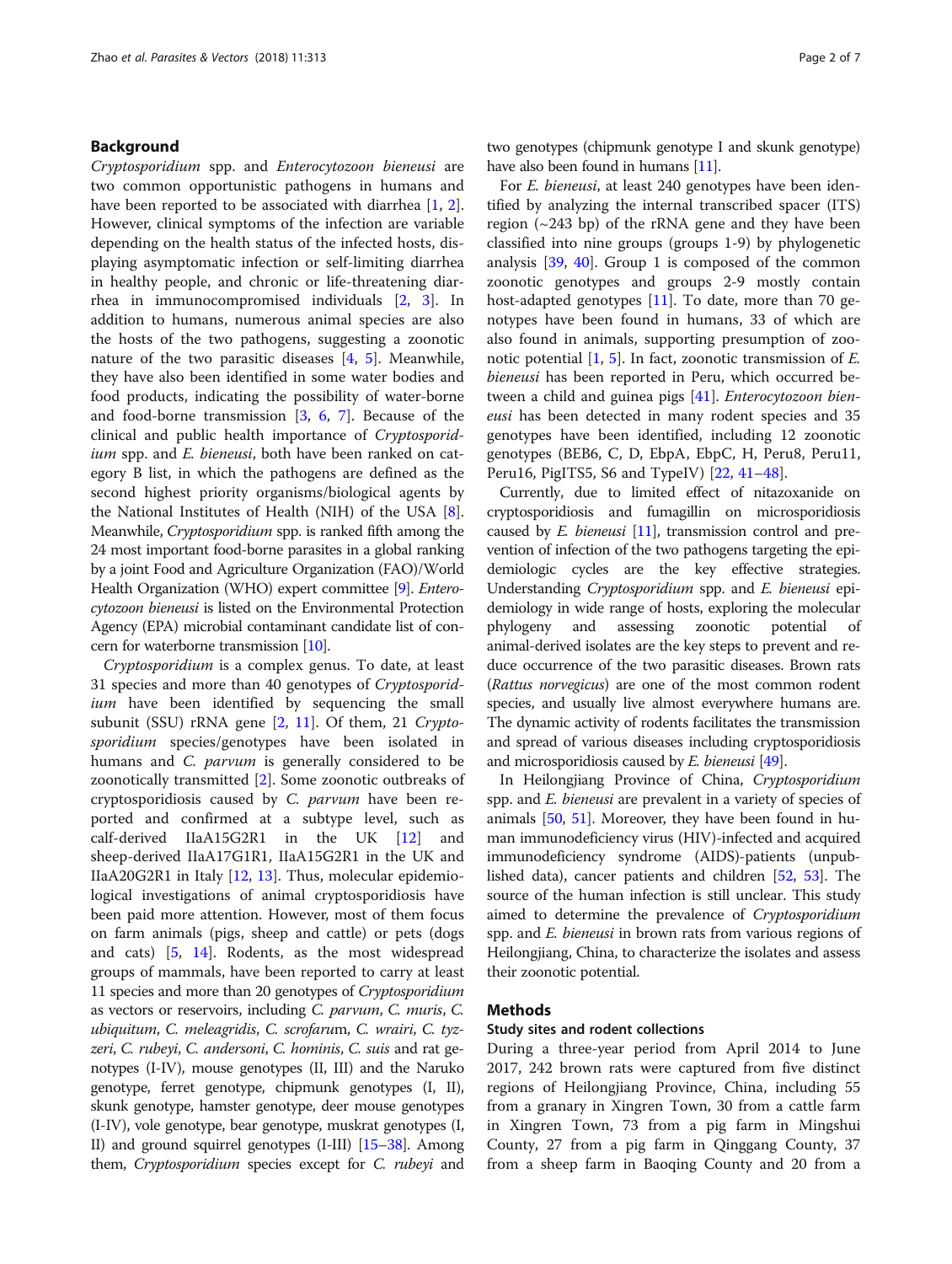<span id="page-2-0"></span>subdistrict in Harbin City (Table 1). All rats were captured in cage traps baited with sunflower seeds and peanut/sesame butter. In each location, 20 cage traps were installed at sunset and gathered before sunrise, with traps 5 m apart in transects. All rats were transported to the laboratory within 48 h after being captured and were killed by  $CO<sub>2</sub>$  inhalation.

## Fecal sample collection and DNA extraction

A fresh fecal specimen (approximately 500 mg) was collected directly from the intestinal and rectal content of each brown rat. All specimens were washed with distilled water by centrifugation for 10 min at  $1,500 \times g$  at room temperature. Genomic DNA was extracted directly from approximately 200 mg of each processed specimen using QIAamp DNA Mini Stool Kit (Qiagen, Hilden, Germany) according to the manufacturer's procedures. The lysis temperature was increased to 95 °C in order to obtain high DNA yield. DNA was eluted in 200 μl of AE elution buffer (provided with the kit) and stored at -20 °C prior to PCR analysis.

# Genotyping of Cryptosporidium spp. and E. bieneusi

Cryptosporidium spp. in the fecal specimens was identified by nested PCR amplification of a SSU rRNA gene fragment of  $\sim 830$  bp designed by Xiao et al. [[54\]](#page-6-0). Each PCR consisted of 35 cycles of denaturation at 94 °C for 45 s, annealing at 60 °C for 45 s, and extension at 72 °C for 60 s; an initial denaturation step consisting of incubation at 94 °C for 5 min and a final extension step consisting of incubation at 72 °C for 10 min were also included [[54\]](#page-6-0). Enterocytozoon bieneusi was identified and genotyped by nested PCR amplification of an approximately 390 bp nucleotide fragment of the rRNA gene, containing 76 bp of the 3' end of the SSU rRNA gene, 243 bp of the ITS region, and 70 bp of the 5' end of the large subunit (LSU) rRNA gene designed by Buckholt et al. [[55](#page-6-0)]. The two sets of cycling parameters were as follows: 35 cycles of 94 °C for 30 s, 57 °C for 30 s, and 72 °C for 40 s and 30 cycles of 94 °C for 30 s, 55 °C for 30 s, and 72 °C for 40 s, with both of them having an initial denaturation step at 94 °C for 5 min and a final extension step at 72 °C for 10 min [\[55\]](#page-6-0). TaKaRa Taq DNA polymerase (TaKaRa Bio Inc., Tokyo, Japan) was used for all the PCR amplifications. All PCR amplification tests were carried out with positive controls (chicken-derived C. bailey DNA for Cryptosporidium spp. and deer-derived genotype BEB6 DNA for *E. bieneusi*) and negative controls which contained no DNA.

# DNA sequencing and analysis

All nested PCR products were sequenced using the same PCR primers used for the secondary PCRs on an ABI PRISMTM 3730 DNA Analyzer (Applied Biosystems, Carlsbad, CA, USA), using a BigDye Terminator v3.1 Cycle Sequencing kit (Applied Biosystems). The accuracy of the sequencing data was confirmed by sequencing of the PCR products in both directions. Further PCR products were sequenced for some DNA preparations, from which we obtained the sequences with single nucleotide substitutions, deletions or insertions compared to those published in GenBank. The species and genotypes of Cryptosporidium and E. bieneusi isolates were identified by aligning and analyzing the nucleotide sequences with each other and with reference sequences from GenBank using the Basic Local Alignment Search Tool (BLAST) and Clustal X 1.83  $[56]$  $[56]$ . All the *E. bieneusi* genotypes were named based on 243 bp of the ITS region according to the established nomenclature system [\[57\]](#page-6-0).

Table 1 Prevalence and distribution of Cryptosporidium species/genotypes and E. bieneusi genotypes in brown rats in Heilongjiang Province of China

| Source      | Location | No.<br>examined | Cryptosporidium |                                                                                             | E. bieneusi  |                   |
|-------------|----------|-----------------|-----------------|---------------------------------------------------------------------------------------------|--------------|-------------------|
|             |          |                 | Positive (%)    | Species/Genotype (n)                                                                        | Positive (%) | Genotype (n)      |
| Farms       |          |                 |                 |                                                                                             |              |                   |
| Cattle farm | Xingren  | 30              | 2(6.7)          | Rat genotype I (2)                                                                          | 1(3.3)       | D(1)              |
| Pig farm    | Mingshui | 73              | 12(16.4)        | Rat genotype $\vert$ (9);<br>Rat genotype IV (3)                                            | 3(4.1)       | D(3)              |
| Pig farm    | Qinggan  | 27              | 3(11.1)         | Rat genotype I (3)                                                                          | 3(11.1)      | D(3)              |
| Sheep farm  | Baoging  | 37              | 1(2.7)          | C. ubiquitum (1)                                                                            | 10(27.0)     | D (8); Peru6 (2)  |
| Granary     | Xingren  | 55              | 4(7.3)          | Rat genotype IV (3);<br>Suis-like genotype (1)                                              | 1(1.8)       | D(1)              |
| Subdistrict | Harbin   | 20              | $\mathbf 0$     | $\overline{\phantom{m}}$                                                                    | 1(5.0)       | D(1)              |
| Total       |          | 242             | 22(9.1)         | Rat genotype I (14);<br>Rat genotype IV (6);<br>Suis-like genotype (1);<br>C. ubiquitum (1) | 19(7.4)      | D (17); Peru6 (2) |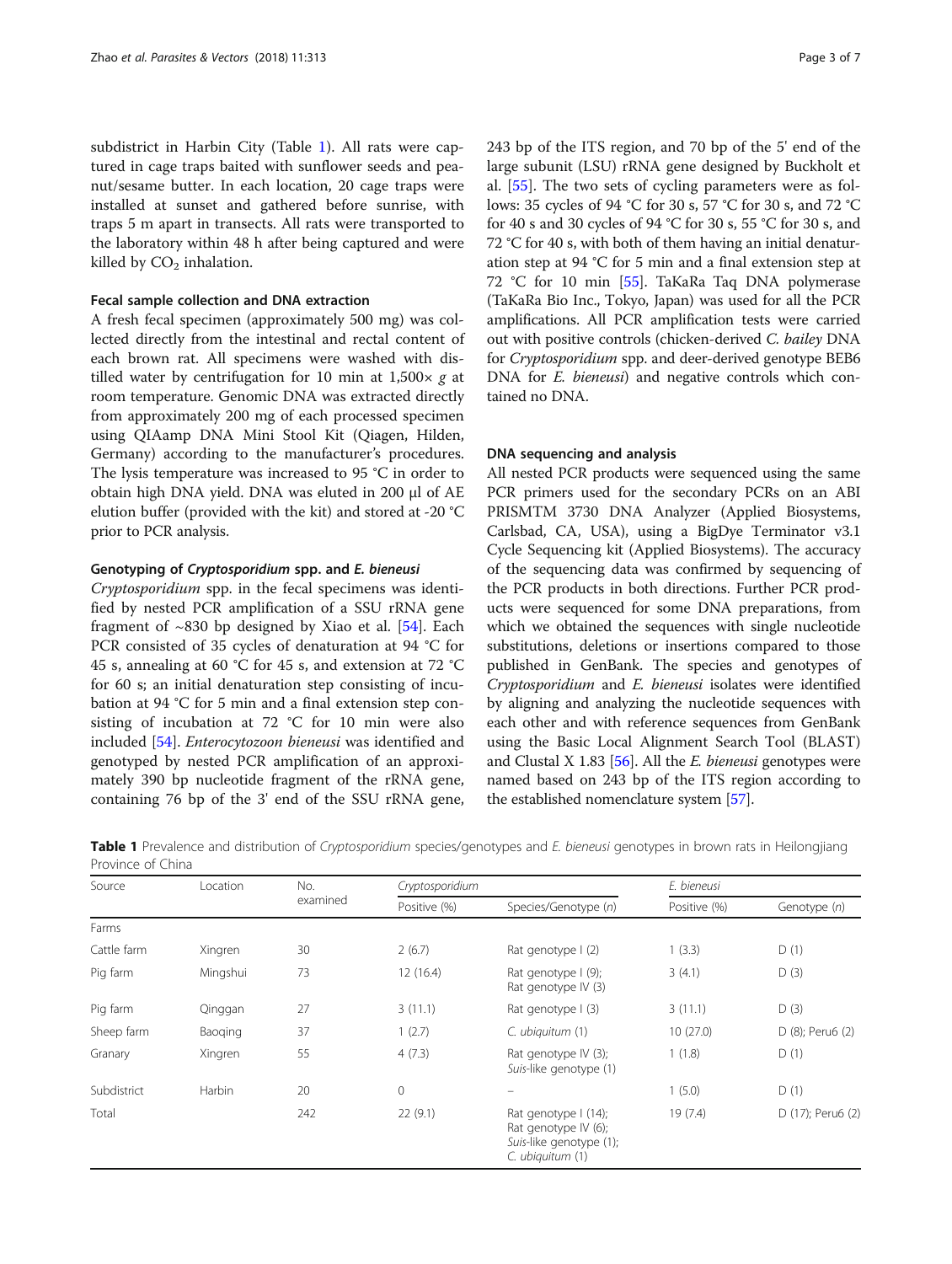# Results

## Prevalence of Cryptosporidium spp. and E. bieneusi

Totals of 22 (9.1%) and 19 (7.9%) out of 242 brown rats were found to be infected with *Cryptosporidium* spp. and E. bieneusi, respectively. Cryptosporidium spp. was found in five areas, with infection rates ranging between 6.7–16.4% except the subdistrict of Harbin City. Enterocytozoon bieneusi was found in all the six areas investigated, with infection rates ranging between 1.8–27.0%. No mixed infections of the two pathogens were found in rodents in our study (Table [1\)](#page-2-0).

#### Cryptosporidium species/genotypes

Sequence analysis of SSU rRNA gene products of 22 Cryptosporidium isolates identified four Cryptosporidium species and genotypes, including Cryptosporidium rat genotype I (14/22, 63.6%), Cryptosporidium rat genotype IV (6/22, 27.3%), Cryptosporidium suis-like genotype (1/ 22, 4.5%) and C. ubiquitum (1/22, 4.5%). Cryptosporidium rat genotype I showed dominance in brown rats in the investigated regions (Table [1\)](#page-2-0).

At the SSU rRNA locus, 14 Cryptosporidium rat genotype I isolates had 100% homology between each other and were identical to that (FJ205699) from waste water in China and those from R. norvegicus in Sweden (JN172971), R. rattus in Iran (KP883289) and raw water in the UK (GQ183517). Of the six sequences of Cryptosporidium rat genotype IV, five have not been reported previously. Among them, four sequences were identical to each other (MG917670), with one base substitution at position 309 ( $C\rightarrow T$ ) when compared with that from raw water in the UK (GQ183515); the fifth (MG917671) had one base difference compared with that from storm water in the USA (AY737583). The sixth sequence had 100% similarity with those from R. norvegicus in Sweden (JN172970) and storm water in the USA (AY737585). The sequences of C. ubiquitum and Cryptosporidium suis-like isolates obtained here had 100% similarity with those from Apodemus flavicollis in Poland (KC962124) and a human in the UK (HQ822146), respectively.

#### Enterocytozoon bieneusi genotypes

By analyzing nucleotide sequence of the ITS region of the rRNA gene of E. bieneusi, we identified two known genotypes D and Peru6 in the brown rats, which had 100% homology with the two sequences GQ406055 and KX375800, respectively. Genotype D was found to be dominant, in 88.9% (17/19) of E. bieneusi isolates. Genotype D was also found to have a wide distribution, identified in all regions investigated. The remaining two rodents were infected with genotype Peru6, with 10.5% (2/19) frequency. This genotype was only found in two brown rats captured in the sheep farm (Table [1\)](#page-2-0).

# **Discussion**

In the present study, 9.1% of the brown rats examined were found to be infected with Cryptosporidium spp. The infection rate of *Cryptosporidium* was lower than those reported in brown rats in Iran (17.1%), Japan (38.0%), the Philippines (18.6%) and Sweden (12.0%) [[23](#page-5-0), [26,](#page-5-0) [31,](#page-5-0) [35](#page-5-0)], but higher than those reported in China (5.6% and 7.1%), Iran (4.1%) and Nigeria (1.5%) [[19,](#page-5-0) [20,](#page-5-0) [24](#page-5-0), [30\]](#page-5-0). Cryptosporidium spp. has been detected in various rodent species. Variable prevalence rates have been observed, such as 8.0–31.4% in mice, 2.1–63.0% in rats and 0.8–73.0% in voles [\[58\]](#page-6-0), with the lowest and the highest prevalence rates in muskrats (0.7%) and in guinea pigs (85.0%), respectively [[19](#page-5-0), [59\]](#page-6-0). In the present study, E. bieneusi was detected in brown rats for the first time, with a prevalence of 7.9%. To date, there are only eight studies of E. bieneusi infection in rodents worldwide [\[22,](#page-5-0) [41](#page-5-0)–[47\]](#page-5-0). In general, the prevalence of E. bieneusi in brown rats here was higher than those in chinchillas  $(3.6%)$  and mice  $(1.1%)$   $[22, 45]$  $[22, 45]$  $[22, 45]$ , but lower than those in hamster family (24.3%), prairie dogs (48.3%), squirrel family (16.7–42.9%), voles (39.1%) and mice (10.5–87.5%) [\[41](#page-5-0)–[44](#page-5-0), [46](#page-5-0), [47\]](#page-5-0). The difference in prevalence may be related to rodent species, detection methods, sample size, animal age and study locations [\[58\]](#page-6-0).

In the present study, four Cryptosporidium species/genotypes were identified including Cryptosporidium rat genotype I and IV, Cryptosporidium suis-like genotype and C. ubiquitum. Previous molecular epidemiological data revealed the presence of at least 11 species and 20 genotypes of Cryptosporidium spp. in rodents worldwide [[15](#page-5-0)–[38](#page-5-0)]. In China, five Cryptosporidium species (C. parvum, C. muris, C. andersoni, C. ubiquitum and C. wrairi) and six Cryptosporidium genotypes (mouse genotype I, rat genotypes II and III, ferret genotype, chipmunk genotype III and hamster genotype) have been found in rodents [\[19](#page-5-0), [20,](#page-5-0) [22\]](#page-5-0). The species and genotype identification of rodent-derived Cryptosporidium spp. will be helpful to understand the roles that rodents play in the transmission of cryptosporidiosis.

Several studies have revealed that rats appear to be a major animal host for Cryptosporidium rat genotype I and Cryptosporidium rat genotype IV. Cryptosporidium rat genotype I (previously rat genotype) has been found in brown rats from Philippines, Sweden and Nigeria, and Cryptosporidium rat genotype IV (previously W19) in brown rats from Japan and Sweden [\[26,](#page-5-0) [30](#page-5-0), [31](#page-5-0), [35\]](#page-5-0). Furthermore, the two genotypes have also been detected in environmental samples, including a stream in the USA [[48\]](#page-5-0), raw water in the UK and China  $[60, 61]$  $[60, 61]$  $[60, 61]$  $[60, 61]$  and the South Nation River watershed in Canada [[62\]](#page-6-0). However, Cryptosporidium rat genotype I and Cryptosporidium rat genotype IV were found in brown rats in China for the first time. To date, the potential of the two genotypes causing disease in humans or livestock is unknown. In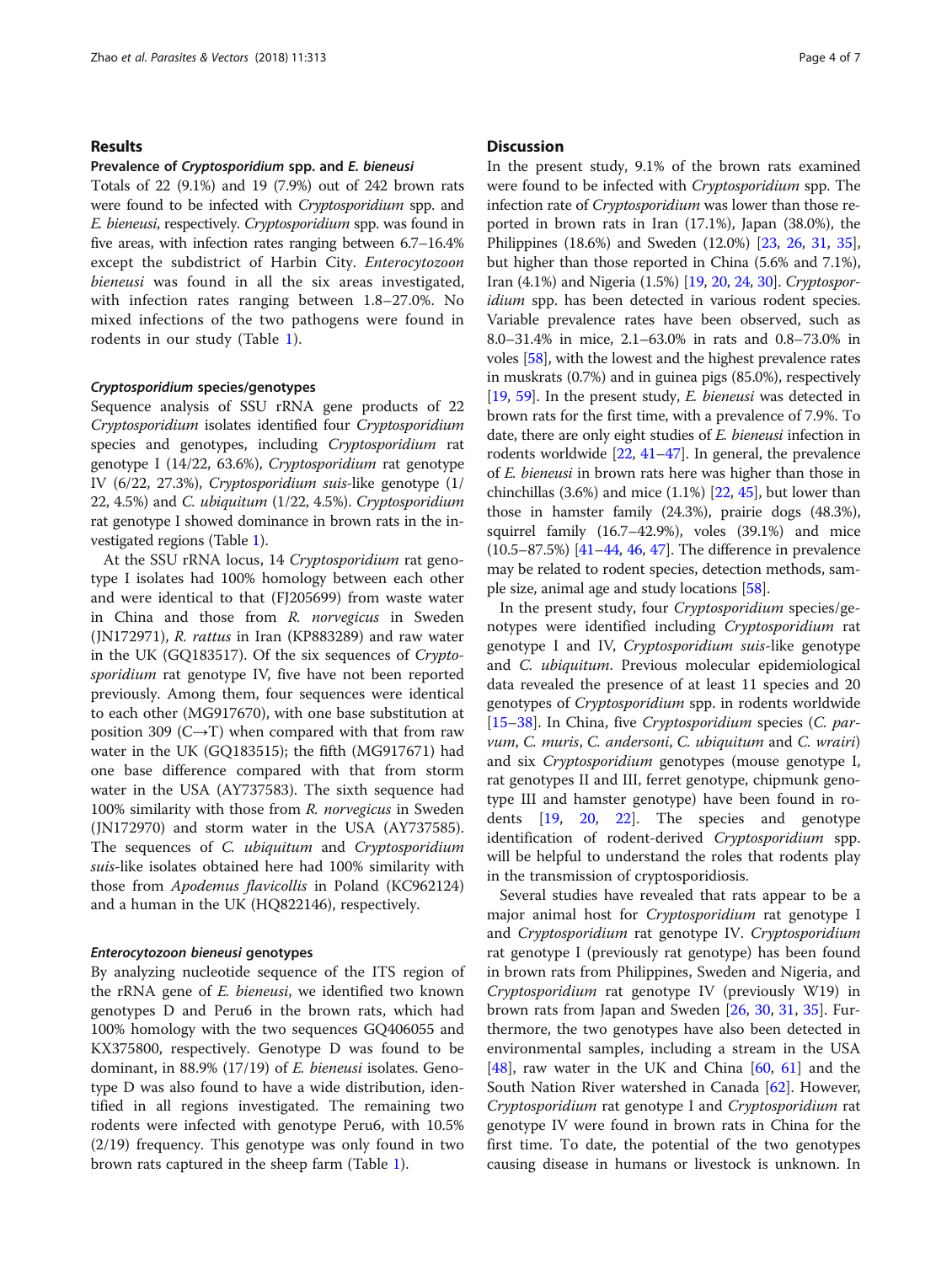<span id="page-4-0"></span>the future, more systematic molecular epidemiological investigations of Cryptosporidium spp. in more hosts need to be carried out to understand the true host range of the two genotypes.

Cryptosporidium ubiquitum, previously known as the Cryptosporidium cervine genotype, infects the largest number of host species of animals [\[63](#page-6-0)]. It has been found in domesticated and wild ruminants, a colony of non-human primates (lemurs) and a variety of rodents [[22,](#page-5-0) [29](#page-5-0), [32](#page-5-0), [35,](#page-5-0) [38](#page-5-0), [63\]](#page-6-0). To date, human cases of cryptosporidiosis caused by C. ubiquitum have been documented in more than ten countries [\[64\]](#page-6-0). In addition, this species has also been found in some water bodies, including source water, storm water and raw waste-water [[63\]](#page-6-0). Cryptosporidium suis-like genotype has been recorded in rats in Philippines [[31\]](#page-5-0) and other animal species including cattle in Denmark, India and China, and yaks in China [\[65](#page-6-0)–[68](#page-6-0)]. This genotype was also found in humans in Canada [[69\]](#page-6-0). Although C. ubiquitum and Cryptosporidium suis-like genotype only accounted for 9.1% of all the Cryptosporidium isolates in investigated brown rats, we still need to consider them as a threat to human health, especially Cryptosporidium suis-like genotype, for this genotype was found in a granary.

To date, 35 E. bieneusi genotypes have been identified in rodents worldwide, 12 of which (BEB6, C, D, EbpA, EbpC, H, Peru 8, Peru11, Peru 16, PigITS5, S6 and TypeIV) have been detected in humans [[22,](#page-5-0) [41](#page-5-0)–[48](#page-5-0)]. In the present study, two known zoonotic E. bieneusi genotypes, D and Peru 6, were identified in brown rats. Genotype D was identified in 88.9% of E. bieneusi isolates and was found to have a wide distribution; it was found in all areas investigated. Genotype D is reported to be responsible for most human infections and it has been found in humans from more than 40 countries or areas [1]. It is also isolated in at least 15 species of animals as well as in some water bodies [[70](#page-6-0), [71](#page-6-0)]. In the present study Peru6 was only identified in two E. bieneusi isolates from two rats captured in the sheep farm. This genotype has been recorded in humans in Peru and Portugal [\[72](#page-6-0)–[74\]](#page-6-0), and some mammalian animal species and bird species [\[5](#page-5-0), [75\]](#page-6-0). It has also been detected in wastewater in China [\[71\]](#page-6-0). To our knowledge, genotype Peru6 was found in rodents for the first time globally, indicating that this genotype might have more reservoir hosts than expected. The finding of two genotypes previously reported in humans suggests the possibility of rodents in the transmission of *E. bieneusi* to humans [1, [5](#page-5-0)].

# Conclusions

The present study demonstrated the occurrence of Cryptosporidium spp. and E. bieneusi in brown rats in Heilongjiang, China and genetically characterized the isolates. We identified E. bieneusi genotype Peru6 in

rodents for the first time, and Cryptosporidium rat genotype I and Cryptosporidium rat genotype IV in rats in China for the first time. The finding of zoonotic C. ubiquitum and Cryptosporidium suis-like genotype as well as two E. bieneusi genotypes suggests that brown rats pose a threat to human health. Thus, it is strongly recommended to take measures to control brown rat populations in the areas investigated and improve local people's awareness of the transmission risk of these two diseases from brown rats to humans.

#### Abbreviations

AIDS: Acquired immunodeficiency syndrome; BLAST: Basic Local Alignment Search Tool; EPA: Environmental Protection Agency; HIV: Human immunodeficiency virus; ITS: Internal transcribed spacer; NIH: National Institutes of Health; SSU: Small subunit

#### Funding

The study was supported partially by the Graduate Student Innovation Foundation of Harbin Medical University (YJSCX2016-41HYD) and the Heilongjiang Province Education Bureau (No. 12531266). The funders had no role in study design, data collection and analysis, decision to publish, or preparation of the manuscript.

#### Availability of data and materials

All data generated or analysed during this study are included in this published article. Sequences were submitted to the GenBank database under the accession numbers MG917670 and MG917671.

#### Authors' contributions

Experiments were conceived and designed by HL and AL. Experiments were performed by WZ, J-G W, G-X R, Z-Y Y and Y-C X. The data were analyzed by WZ. FY and W-Z Z contributed reagents/materials/analysis tools. The manuscript was written by WZ, and revised by AL and HL. All authors read and approved the final manuscript.

#### Ethics approval and consent to participate

All the animals were handled and cared for according to the Chinese Laboratory Animal Administration Act of 1998. The research of protocol was reviewed and approved by the Research Ethics Committee and the Animal Ethical Committee of Harbin Medical University (HMUIRB20130009).

#### Competing interests

The authors declare that they have no competing interests.

#### Publisher's Note

Springer Nature remains neutral with regard to jurisdictional claims in published maps and institutional affiliations.

#### Author details

<sup>1</sup>Department of Parasitology, Harbin Medical University China, Harbin 150081, Heilongjiang, China. <sup>2</sup>Department of Microbiology, Wu Lien-Teh Institute, Harbin Medical University, Heilongjiang Provincial Key Laboratory of Infection and Immunity, Key Laboratory of Pathogen Biology, Harbin 150081, China. 3 Department of Immunology, Harbin Medical University, Harbin 150081, China.

#### Received: 8 February 2018 Accepted: 8 May 2018 Published online: 24 May 2018

#### References

- Matos O, Lobo ML, Xiao L. Epidemiology of Enterocytozoon bieneusi infection in humans. J Parasit Res. 2012;2012:981424.
- 2. Ryan U, Fayer R, Xiao L. Cryptosporidium species in humans and animals: Current understanding and research needs. Parasitology. 2014;141:1667–85.
- 3. Didier ES, Weiss LM. Microsporidiosis: current status. Curr Opin Infect Dis. 2006;19:485–92.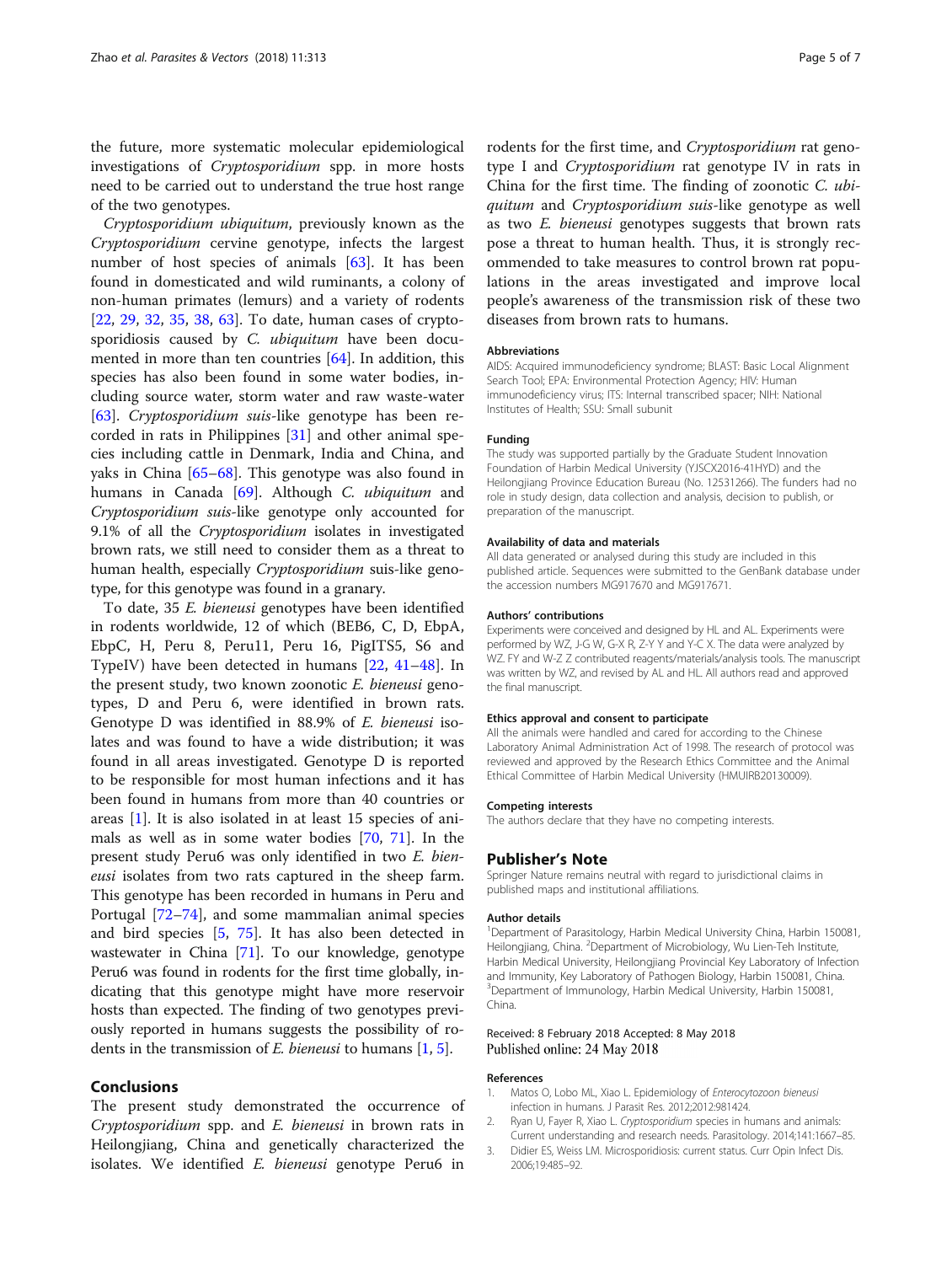- <span id="page-5-0"></span>4. Ryan U, Zahedi A, Paparini A. Cryptosporidium in humans and animals - a One Health approach to prophylaxis. Parasite Immunol. 2016;38:535–47.
- Santín M, Fayer R, Microsporidiosis: Enterocytozoon bieneusi in domesticated and wild animals. Res Vet Sci. 2011;90:363–71.
- 6. Ryan U, Hijjawi N, Xiao L. Foodborne cryptosporidiosis. Int J Parasitol. 2018;  $48.1 - 12$
- 7. Speich B, Croll D, Fürst T, Utzinger J, Keiser J. Effect of sanitation and water treatment on intestinal protozoa infection: a systematic review and metaanalysis. Lancet Infect Dis. 2016;6:87–99.
- 8. NIAID Emerging Infectious Diseases/Pathogens. ([https://www.niaid.nih.gov/](https://www.niaid.nih.gov/research/emerging-infectious-diseases-pathogens) [research/emerging-infectious-diseases-pathogens\)](https://www.niaid.nih.gov/research/emerging-infectious-diseases-pathogens). Accessed 7 May 2018.
- 9. Report of a Joint FAO/WHO Expert Meeting, 3–7 September 2012, FAO Headquarters, Rome, Italy. [\(http://www.fao.org/food/food-safety-quality/a-z](http://www.fao.org/food/food-safety-quality/a-z-index/foodborne-parasites/en)[index/foodborne-parasites/en/\)](http://www.fao.org/food/food-safety-quality/a-z-index/foodborne-parasites/en). Accessed 7 May 2018.
- 10. Didier ES, Weiss LM, Cali A, Marciano-Cabral F. Overview of the presentations on microsporidia and free-living amebae at the 10th International Workshops on Opportunistic Protists. Eukaryot Cell. 2009;8: 441–5.
- 11. Yang Z, Zhao W, Shen Y, Zhang W, Shi Y, Ren G, et al. Subtyping of Cryptosporidium cuniculus and genotyping of Enterocytozoon bieneusi in rabbits in two farms in Heilongjiang Province, China. Parasite. 2016;23:52.
- 12. Chalmers RM, Giles M. Zoonotic cryptosporidiosis in the UK challenges for control. J Appl Microbiol. 2010;109:1487–97.
- 13. Cacciò SM, Sannella AR, Mariano V, Valentini S, Berti F, Tosini F, Pozio E. A rare Cryptosporidium parvum genotype associated with infection of lambs and zoonotic transmission in Italy. Vet Parasitol. 2013;191:128–31.
- 14. Feng Y, Xiao L. Molecular epidemiology of Cryptosporidiosis in China. Front Microbiol. 2017;8:1701.
- 15. Paparini A, Jackson B, Ward S, Young S, Ryan UM. Multiple Cryptosporidium genotypes detected in wild black rats (Rattus rattus) from northern Australia. Exp Parasitol. 2012;131:404–12.
- 16. Foo C, Farrell J, Boxell A, Robertson I, Ryan UM. Novel Cryptosporidium genotype in wild Australian mice (Mus domesticus). Appl Environ Microbiol. 2007;73:7693–6.
- 17. Warren KS, Swan RA, Morgan-Ryan UM, Friend JA, Elliot A. Cryptosporidium muris infection in bilbies (Macrotis lagotis). Aust Vet J. 2003;81:739–41.
- 18. Meireles MV, Soares RM, Bonello F, Gennari SM. Natural infection with zoonotic subtype of Cryptosporidium parvum in capybara (Hydrochoerus hydrochaeris) from Brazil. Vet Parasitol. 2007;147:166–70.
- 19. Lv C, Zhang L, Wang R, Jian F, Zhang S, Ning C, et al. Cryptosporidium spp. in wild, laboratory, and pet rodents in China: prevalence and molecular characterization. Appl Environ Microbiol. 2009;75:7692–9.
- 20. Zhao Z, Wang R, Zhao W, Qi M, Zhao J, Zhang L, et al. Genotyping and subtyping of Giardia and Cryptosporidium isolates from commensal rodents in China. Parasitology. 2015;142:800–6.
- 21. Li Q, Li L, Tao W, Jiang Y, Wan Q, Lin Y, et al. Molecular investigation of Cryptosporidium in small caged pets in northeast China: host specificity and zoonotic implications. Parasitol Res. 2016;115:2905–11.
- 22. Qi M, Luo N, Wang H, Yu F, Wang R, Huang J, et al. Zoonotic Cryptosporidium spp. and Enterocytozoon bieneusi in pet chinchillas (Chinchilla lanigera) in China. Parasitol Int. 2015;64:339–41.
- 23. Gholipoury M, Rezai HR, Namroodi S, Arab Khazaeli F. Zoonotic and nonzoonotic parasites of wild rodents in Turkman Sahra, northeastern Iran. Iran J Parasitol. 2016;11:350–7.
- 24. Saki J, Foroutan-Rad M, Asadpouri R. Molecular characterization of Cryptosporidium spp. in wild rodents of southwestern Iran using 18S rRNA gene nested-PCR-RFLP and sequencing techniques. J Trop Med. 2016;2016: 6834206.
- 25. Kvác M, Hofmannová L, Bertolino S, Wauters L, Tosi G, Modrý D. Natural infection with two genotypes of Cryptosporidium in red squirrels (Sciurus vulgaris) in Italy. Folia Parasitol. 2008;55:95–9.
- 26. Kimura A, Edagawa A, Okada K, Takimoto A, Yonesho S, Karanis P. Detection and genotyping of Cryptosporidium from brown rats (Rattus norvegicus) captured in an urban area of Japan. Parasitol Res. 2007;100:1417–20.
- 27. Murakoshi F, Fukuda Y, Matsubara R, Kato Y, Sato R, Sasaki T, et al. Detection and genotyping of Cryptosporidium spp. in large Japanese field mice, Apodemus speciosus. Vet Parasitol. 2013;196:184–8.
- 28. Nakai Y, Hikosaka K, Sato M, Sasaki T, Kaneta Y, Okazaki N. Detection of Cryptosporidium muris type oocysts from beef cattle in a farm and from domestic and wild animals in and around the farm. J Vet Med Sci. 2004;66:983–4.
- 29. Song J, Kim CY, Chang SN, Abdelkader TS, Han J, Kim TH, et al. Detection and molecular characterization of Cryptosporidium spp. from wild rodents and insectivores in South Korea. Korean J Parasitol. 2015;53:737–43.
- 30. Ayinmode AB, Ogbonna NF, Widmer G. Detection and molecular identification of Cryptosporidium species in laboratory rats (Rattus norvegicus) in Ibadan, Nigeria. Ann Parasitol. 2017;63:105–9.
- Ng-Hublin JS, Singleton GR, Ryan U. Molecular characterization of Cryptosporidium spp. from wild rats and mice from rural communities in the Philippines. Infect Genet Evol. 2013;16:5–12.
- 32. Matysiak A, Buńkowska-Gawlik K, Zaleśny G, Hildebrand J. Small rodents as reservoirs of Cryptosporidium spp. and Giardia spp. in south-western Poland. Ann Agric Environ Med. 2015;22:1–5.
- 33. Bajer A, Bednarska M, Pawelczyk A, Behnke JM, Gilbert FS, Sinski E. Prevalence and abundance of Cryptosporidium parvum and Giardia spp. in wild rural rodents from the Mazury Lake District region of Poland. Parasitology. 2002;125:21–34.
- 34. Danišová O, Valenčáková A, Stanko M, Luptáková L, Hatalová E, Čanády A. Rodents as a reservoir of infection caused by multiple zoonotic species/ genotypes of C. parvum, C. hominis, C. suis, C. scrofarum, and the first evidence of Cryptosporidium muskrat genotypes I and II of rodents in Europe. Acta Trop. 2017;172:29–35.
- 35. Backhans A, Jacobson M, Hansson I, Lebbad M, Lambertz ST, Gammelgård E, et al. Occurrence of pathogens in wild rodents caught on Swedish pig and chicken farms. Epidemiol Infect. 2013;141:1885–91.
- Stenger BLS, Clark ME, Kváč M, Khan E, Giddings CW, Prediger J, et al. North American tree squirrels and ground squirrels with overlapping ranges host different Cryptosporidium species and genotypes. Infect Genet Evol. 2015;36:287–93.
- 37. Stenger BL, Clark ME, Kváč M, Khan E, Giddings CW, Dyer NW, et al. Highly divergent 18S rRNA gene paralogs in a Cryptosporidium genotype from eastern chipmunks (Tamias striatus). Infect Genet Evol. 2015;32:113–23.
- 38. Feng Y, Alderisio KA, Yang W, Blancero LA, Kuhne WG, Nadareski CA, et al. Cryptosporidium genotypes in wildlife from a New York watershed. Appl Environ Microbiol. 2007;73:6475–83.
- 39. Karim MR, Dong H, Li T, Yu F, Li D, Zhang L, et al. Predomination and new genotypes of Enterocytozoon bieneusi in captive nonhuman primates in zoos in China: high genetic diversity and zoonotic significance. PLoS One. 2015;10:e0117991.
- 40. Zhao W, Zhang W, Yang Z, Liu A, Zhang L, Yang F, et al. Genotyping of Enterocytozoon bieneusi in farmed blue foxes (Alopex lagopus) and raccoon dogs (Nyctereutes procyonoides) in China. PLoS One. 2015;10: e0142611.
- 41. Cama VA, Pearson J, Cabrera L, Pacheco L, Gilman R, Meyer S, et al. Transmission of Enterocytozoon bieneusi between a child and guinea pigs. J Clin Microbiol. 2007;45:2708–10.
- 42. Deng L, Li W, Yu X, Gong C, Liu X, Zhong Z, et al. First report of the humanpathogenic Enterocytozoon bieneusi from red-bellied tree squirrels (Callosciurus erythraeus) in Sichuan, China. PLoS One. 2016;11:e0163605.
- 43. Sak B, Kváč M, Květoňová D, Albrecht T, Piálek J. The first report on natural Enterocytozoon bieneusi and Encephalitozoon spp. infections in wild East-European house mice (Mus musculus musculus) and West-European house mice (M. m. domesticus) in a hybrid zone across the Czech Republic-Germany border. Vet Parasitol. 2011;178:246–50.
- 44. Perec-Matysiak A, Buńkowska-Gawlik K, Kváč M, Sak B, Hildebrand J, Leśniańska K. Diversity of Enterocytozoon bieneusi genotypes among small rodents in southwestern Poland. Vet Parasitol. 2015;214:242–6.
- 45. Danišová O, Valenčáková A, Stanko M, Luptáková L, Hasajová A. First report of Enterocytozoon bieneusi and Encephalitozoon intestinalis infection of wild mice in Slovakia. Ann Agric Environ Med. 2015;22:251–2.
- 46. Guo Y, Alderisio KA, Yang W, Cama V, Feng Y, Xiao L. Host specificity and source of Enterocytozoon bieneusi genotypes in a drinking source watershed. Appl Environ Microbiol. 2014:80:218-25.
- 47. Roellig DM, Salzer JS, Carroll DS, Ritter JM, Drew C, Gallardo-Romero N, et al. Identification of Giardia duodenalis and Enterocytozoon bieneusi in an epizoological investigation of a laboratory colony of prairie dogs, Cynomys ludovicianus. Vet Parasitol. 2015;210:91–7.
- 48. Jiang J, Alderisio KA, Xiao L. Distribution of Cryptosporidium genotypes in storm event water samples from three watersheds in New York. Appl Environ Microbiol. 2005;71:4446–54.
- 49. Meerburg BG, Singleton GR, Kijlstra A. Rodent-borne diseases and their risks for public health. Crit Rev Microbiol. 2009;35:221–70.